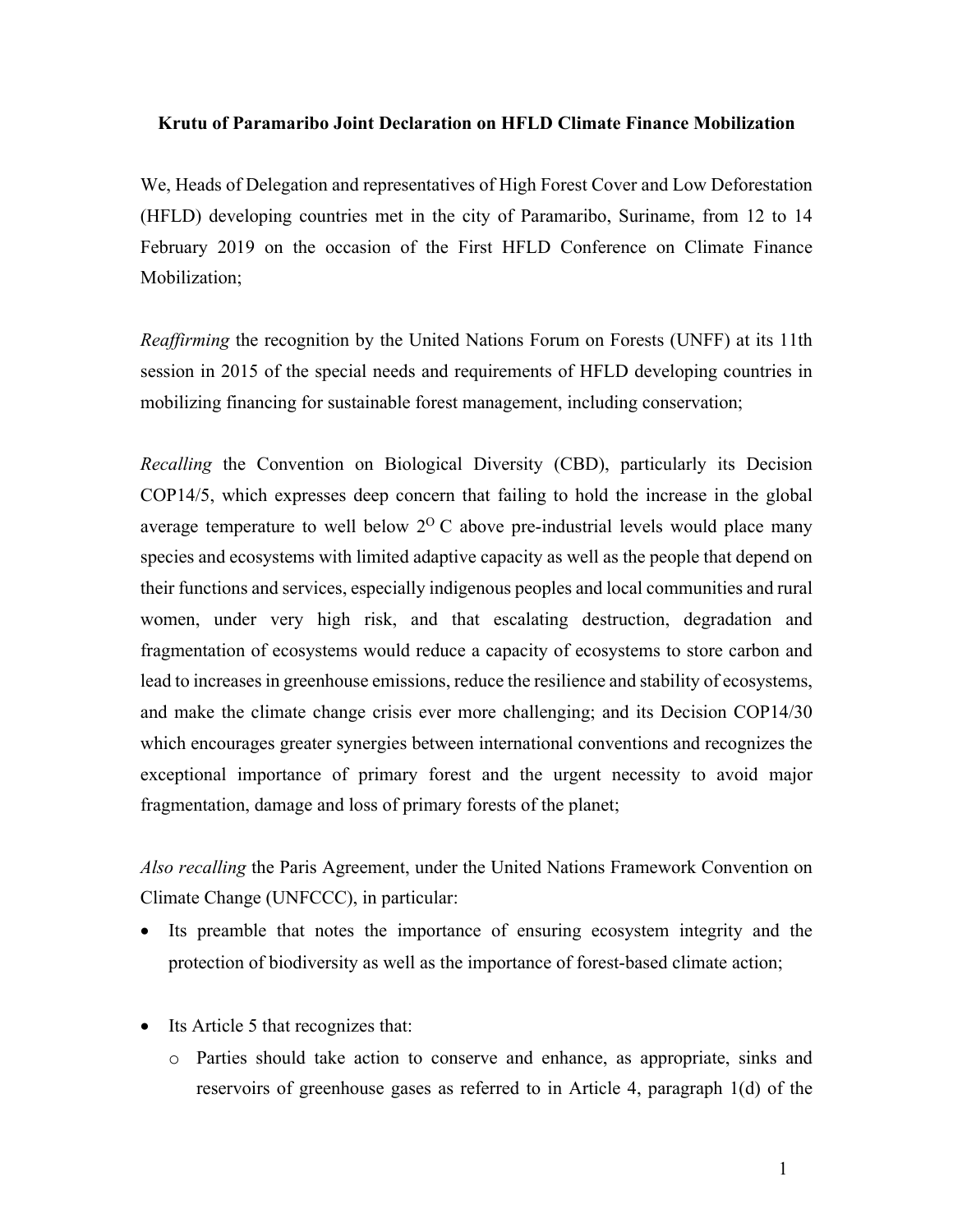UNFCCC, including forests;

- o Parties are encouraged to take action to implement and support, including through results-based payments, the existing framework as set out in related guidance and decisions already agreed under the Convention for: policy approaches and positive incentives for activities relating to reducing emissions from deforestation and forest degradation, and the role of conservation, sustainable management of forests and enhancement of forest carbon stocks in developing countries; and alternative policy approaches, such as joint mitigation and adaptation approaches for the integral and sustainable management of forests, while reaffirming the importance of incentivizing, as appropriate, non-carbon benefits associated with such approaches;
- Its Article 9 which reaffirms the leading role of the developed countries to mobilize climate finance;

*Reaffirming* the findings in the 4th Assessment Report of the Intergovernmental Panel on Climate Change (IPCC), Climate Change 2007: Mitigation, that concluded that in the long term, a sustainable forest management strategy aimed at maintaining or increasing forest carbon stocks, while producing an annual sustained yield of timber, fibre or energy from the forest, will generate the largest sustained mitigation benefit in combatting climate change;

*Recalling* Global Forest Goal 4 of the United Nations Strategic Plan for Forests (2017) to "mobilize significantly increased, new and additional financial resources from all sources for the implementation of sustainable forest management and strengthen scientific and technical cooperation and partnerships";

*Recalling further* the United Nations 2030 Agenda for Sustainable Development and the Sustainable Development Goals (70/1, 2015), in particular:

- Target 13.a on implementing the commitment to mobilize USD100 billion annually by 2020 from all sources to address the needs of developing countries in the context of meaningful climate change mitigation action;
- Target 15.b on mobilizing significant resources from all sources and at all levels to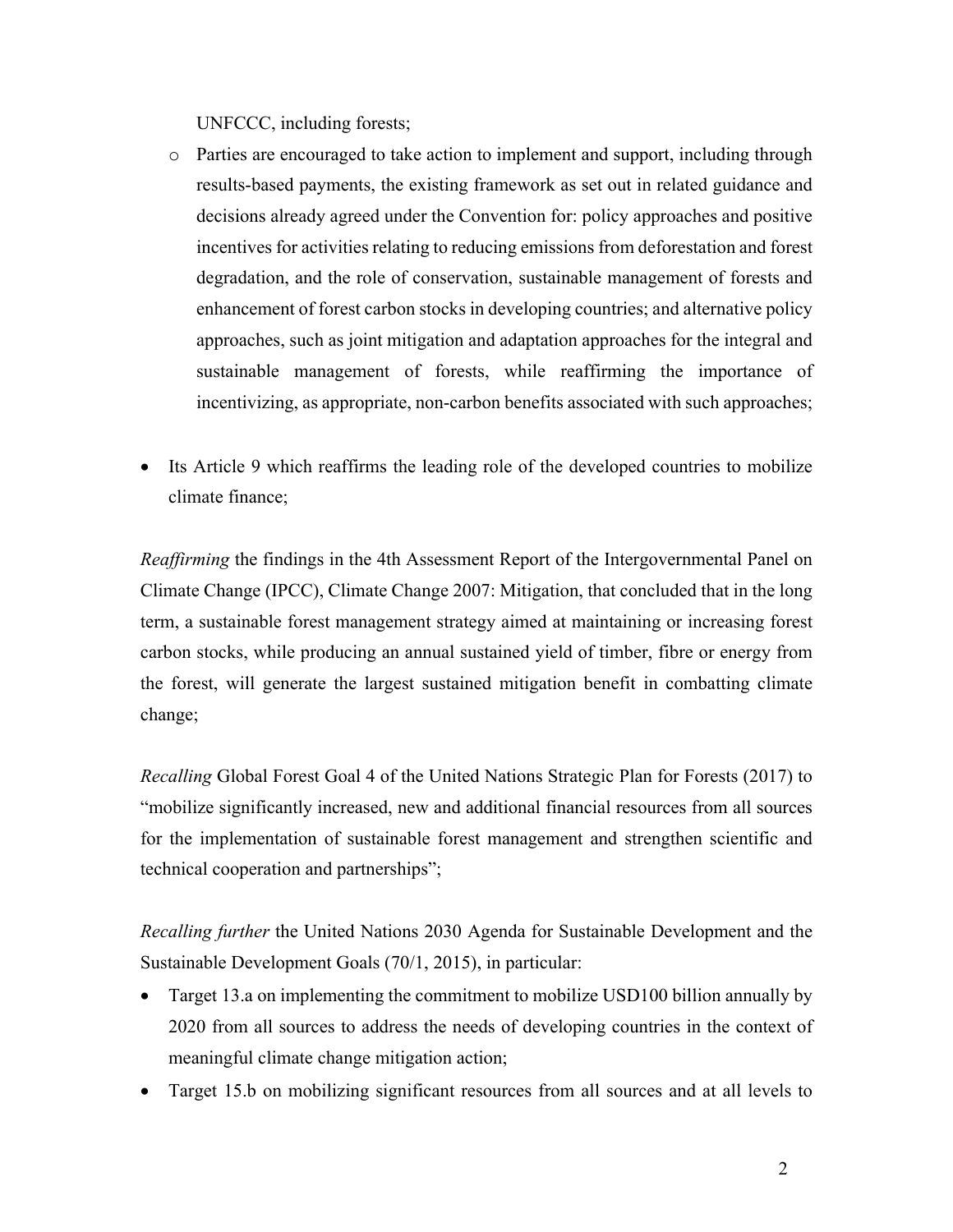finance sustainable forest management and providing adequate incentives to developing countries to advance such management, including for conservation and reforestation; and

• Targets 17.1, 17.2, 17.3, 17.4 and 17.5 on strengthening the means of implementation and revitalizing the Global Partnership for Sustainable Development through finance;

*Welcoming* multi-stakeholder initiatives involving governments and the major groups as recognized by the United Nations.

- 1. We call attention to the fact that our countries contain approximately 24 percent of Earth's remaining forests and hence are custodians of a wide diversity of ecosystems, rich biodiversity and a large proportion of the world's forest carbon for the benefit of all humanity.
- 2. We further call attention to the value of standing forests, to the urgent need to avoid both deforestation and forest degradation, and to the need for the price of carbon to adequately reflect the efforts of HFLD countries to maintain and enhance forest carbon stocks and sinks.
- 3. We reiterate our commitment to sustainable forest management, including conservation, and maintaining biodiversity and ecosystem integrity and carbon stocks, emphasizing the intrinsic relationship that climate change actions, responses and impacts have with equitable access to sustainable development and eradication of poverty.
- 4. We observe that the high forest cover, including primary forest, of many HFLD developing countries is under immediate threat, inter alia from pressure for economic growth and development, demographic trends and the global economic slowdown, with these threats exacerbated by intensifying adverse impacts of climate change, and in order to achieve the Sustainable Development Goals by 2030 while leaving no one behind we look to the international community to support our efforts in maintaining high forest cover and protecting forests, while enjoying sustained economic growth.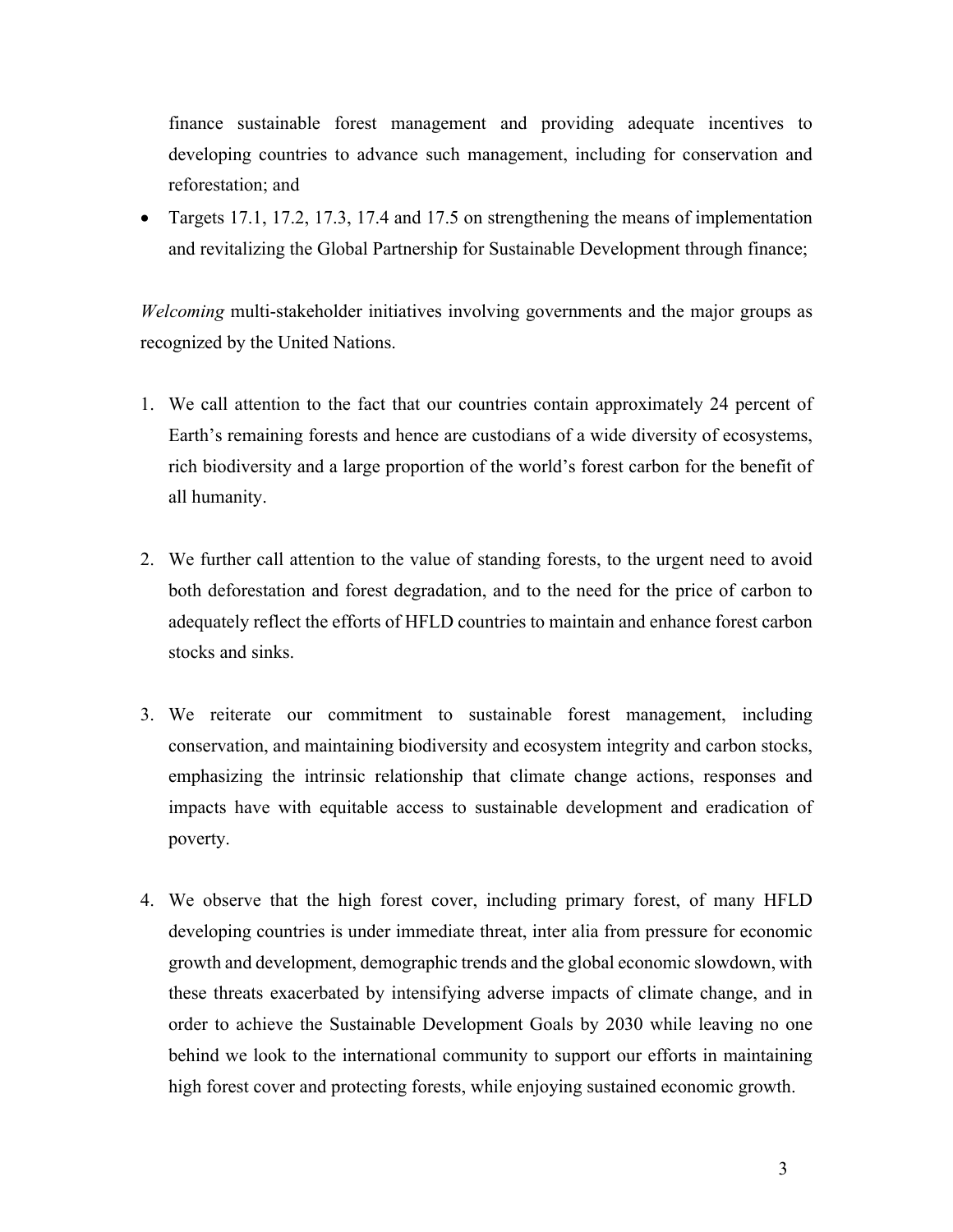- 5. We note that despite making a critical contribution to fighting climate change, HFLD developing countries are receiving a very small portion of climate finance.
- 6. We further express our concern that the pace and scale of REDD Plus (reducing emissions from deforestation and forest degradation, and the role of conservation, sustainable management of forests and enhancement of forest carbon stocks) finance matches neither the need nor the ambition necessary to answer the call to action of the 2018 IPCC Special Report on Global Warming of 1.5<sup>o</sup> C.
- 7. We underscore that many HFLD developing countries are in dire need of adequate international climate finance, technology transfer and capacity building to support the transition towards climate resilient and low emissions development and to achieve the goals set forth in the 2030 Agenda for Sustainable Development and the Paris Agreement.
- 8. We affirm the important role of forests in contributing directly to the achievement of relevant Nationally Determined Contributions (NDCs).
- 9. We call upon the international community to find practical ways to simplify and better align the financial frameworks and mechanisms to address the urgent and specific needs of HFLD developing countries, in a way which provides economic incentives for the preservation of forest carbon stocks, and thus, recognizing the historic contribution of HFLD developing countries to mitigate climate change.
- 10. We invite relevant financial institutions, developed country donors, the private sector, philanthropy and other countries in a position to do so, to increase financing for sustainable forest management, including conservation, and to give special consideration to HFLD countries.
- 11. We welcome the inclusion of the Impact Programme on Sustainable Forest Management within the seventh replenishment period of the Global Environment Facility (GEF) (2018 - 2022) in support of multiple benefits for biodiversity, climate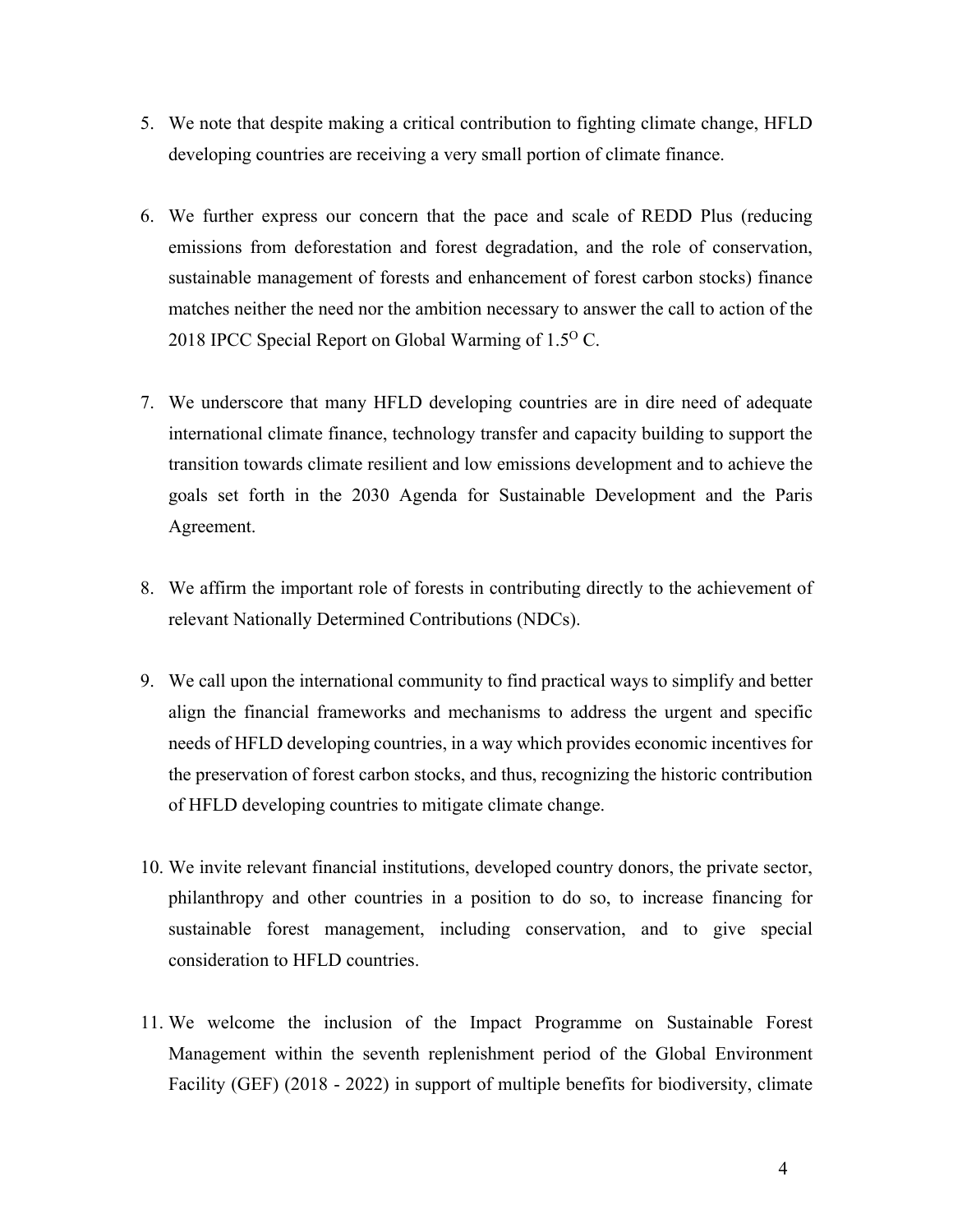change and land degradation, and in that context we encourage GEF to continue and strengthen the mobilization of financial resources and funds dedicated to sustainable forest management, including conservation, and invite GEF to consider ways to improve and simplify access to its funding for sustainable forest management, as well as to continue and strengthen the dissemination of information on financing for sustainable forest management and capacity building to access the fund, in particular to HFLD developing countries.

- 12. We welcome the Green Climate Fund (GCF)'s support for sustainable land use and forest management, including REDD Plus, and in this context encourage the UNFCCC to continue and strengthen the mobilization of financial resources and funds dedicated to sustainable forest management, and invite the GCF to consider ways to improve and simplify access to its funding for sustainable forest management as well as to continue and strengthen the dissemination of information on financing for sustainable forest management and capacity building to access the fund, in particular to HFLD developing countries.
- 13. We further welcome the support offered by the Global Forest Financing Facilitation Network of the United Nations Forum on Forests in facilitating access to forest finance from all sources, including multilateral financial institutions and other relevant sources of climate finance, and that special consideration should be given to HFLD developing countries as mandated in this regard by the United Nations Strategic Plan for Forests.
- 14. We encourage the HFLD developing countries to coordinate and advocate for increased delivery of finance and support tailored to our unique needs and circumstances, which will help HLFD developing countries to meet the NDCs and the Sustainable Development Goals at national level.
- 15. In light of the above, we pledge to increase cooperation among the HFLD developing countries through a platform for dialogue, coordination and facilitation to increase interaction and linkages with international and multilateral institutions and financial arrangements (the Platform), to utilize existing processes, including within the UNFF,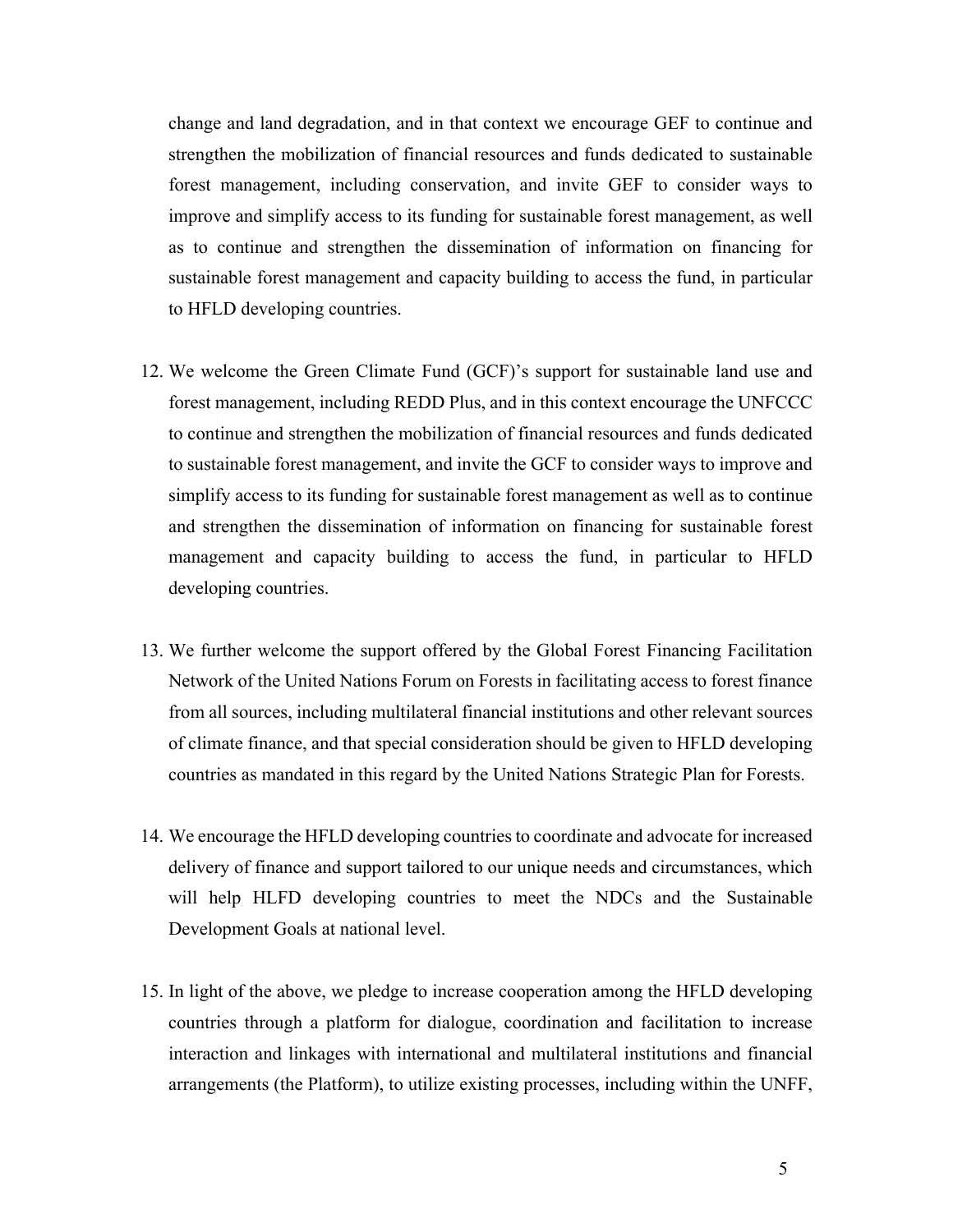the UNFCCC and regional organizations such as the Amazon Cooperation Treaty Organization (ACTO), the Commission of Central African Forests (COMIFAC) and other relevant regional organizations, regarding the contribution of forests of HLFD countries to sustainable development, and in this regard we endeavor:

- a. To increase collaboration, knowledge and exchange of best practices among HFLD countries and develop joint strategies and positions to conserve, maintain and, where appropriate, increase our forest coverage for the benefit of our peoples and all humankind;
- b. To raise international recognition of the significant contribution that HFLD developing countries provide to the global response to climate change by enabling our forests to serve as vital carbon sinks, through sustainable forest management including conservation, that mitigate climate change and increase resilience of local communities, and look to the international community to provide adequate financial support to help us maintain this treasure;
- c. To support enhancement of national knowledge, skills and capacities of HFLD developing countries with respect to international climate finance mobilization;
- d. To encourage improved access to international public and private finance for climate mitigation and adaptation actions in accordance with the Paris Agreement;
- e. To contribute to global actions in support of limiting the average global temperature increase to  $1.5^{\circ}$  C above pre-industrial levels in accordance with the Paris Agreement and the 2018 IPCC Special Report on Global Warming of  $1.5^{\circ}$  C, based on the principle of common but differentiated responsibilities and respective capabilities;
- f. to advocate, in the context of the CBD negotiations for a post-2020 framework, for an ambitious and tangible agreement, with associated financing, that recognizes the contribution of HFLD to ecosystem integrity, biodiversity conservation, resilience and human well-being.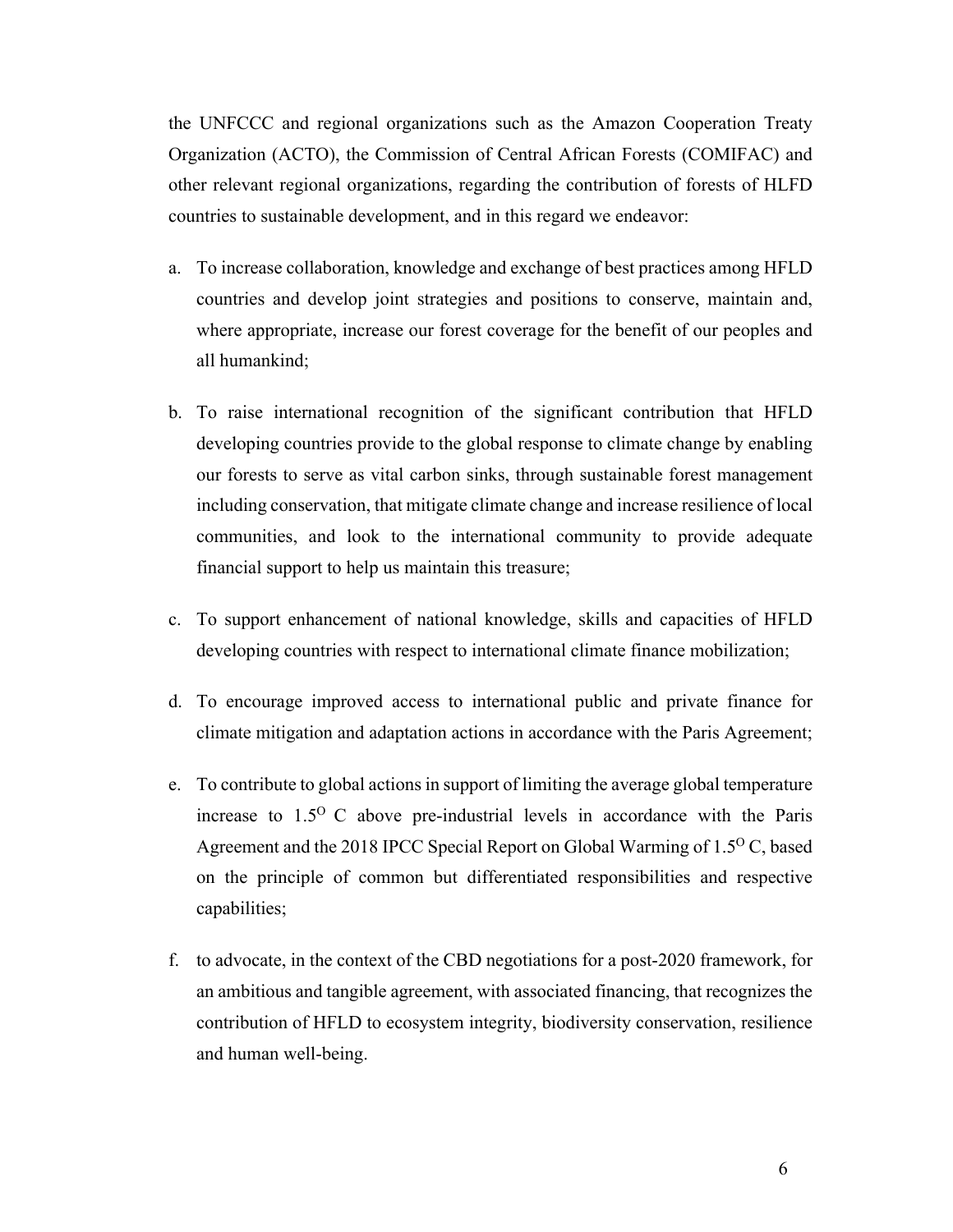- 16. We welcome "A Way Forward for HFLD Climate Finance Mobilization", annexed hereto.
- 17. We invite the United Nations system, including UNFF, to support the follow-up of the outcome of this conference within existing mandates and resources.
- 18. We invite the Government of Suriname as the Host of the Conference to bring this Krutu of Paramaribo Joint Declaration on HFLD Climate Finance Mobilization to the attention of the international community, including at the upcoming First United Nations Department of Economic and Social Affairs (UN DESA) - UNFCCC Global Conference on Synergies between the 2030 Agenda and the Paris Agreement (April 2019), at the 2019 Financing for Development Forum (April 2019), at the 14th session of the United Nations Forum on Forests (May 2019), at the 2019 High-level Political Forum on Sustainable Development under the auspices of the United Nations Economic and Social Council (July 2019) and under the auspices of the United Nations General Assembly (September 2019), at the Climate Summit to be convened by the United Nations Secretary General (September 2019) and at the 25th Conference of Parties to the United Nations Framework Convention on Climate Change (COP25) (November 2019).
- 19. We further invite the Government of Suriname to convene the Platform in 2019 during the 14th session of the UNFF and the COP25 and encourage the Platform at its first meeting and thereafter, as necessary and appropriate, to discuss how to realize its objectives, including its working modalities and arrangements and the organization of future meetings and conferences.
- 20. We express our appreciation and gratitude to the Government and people of Suriname for hosting the First High Level Conference of the High Forest Cover Low Deforestation (HFLD) developing countries, and for the warm hospitality and the excellent organization from which we have benefited.

Adopted in the city of Paramaribo, Suriname on 13 February 2019.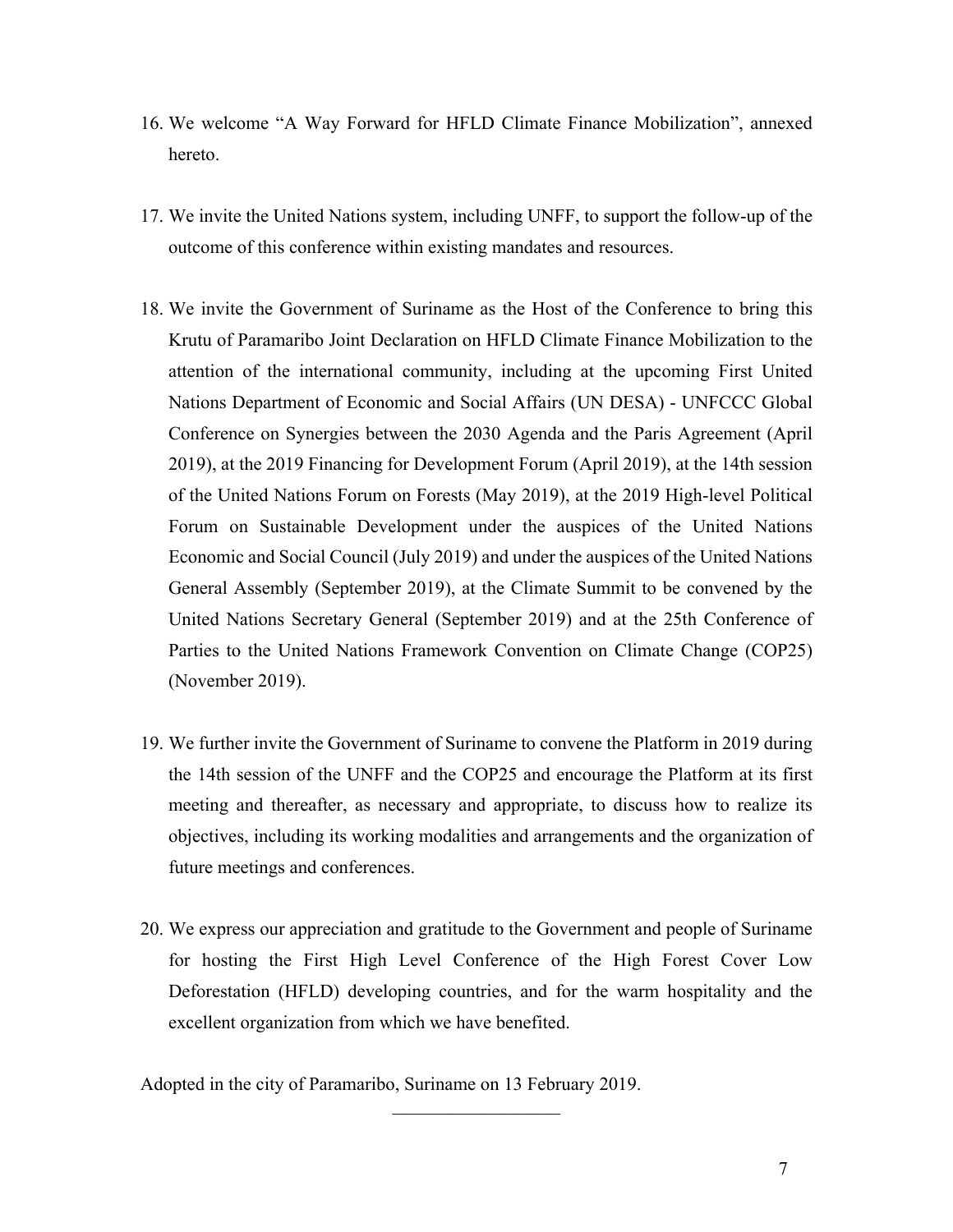#### **Annex 1**

#### **A Way Forward for HFLD Climate Finance Mobilization**

As a result of the HFLD Conference on Climate Finance Mobilization held in Paramaribo (2019), and in particular the articles of its Krutu of Paramaribo Joint Declaration on HFLD Climate Finance Mobilization (the Declaration) related to the Platform, the HFLD developing countries express their interest to collectively take the following action as a follow up to the Conference:

- 1. To operationalize the Platform in accordance with the provisions in the Declaration.
- 2. To utilize the relevant multilateral meetings and conferences in 2019 and beyond to convene meetings of attending experts of HLFD developing countries, as appropriate, to coordinate positions and undertake joint actions in regard to steering outcomes of these meetings and conferences towards increasing the delivery of financial and other support to HFLD developing countries.
- 3. To invite experts from HFLD developing countries to work together in providing advice to the Platform for collective actions, including an agenda and road map for climate resource mobilization in support of its objectives.
- 4. To mobilize all available existing resources and expertise outside of the Platform, including for capacity building to realize its objectives as set out in the Declaration.
- 5. To identify and utilize all other means that are beneficial to the purpose of the Platform.